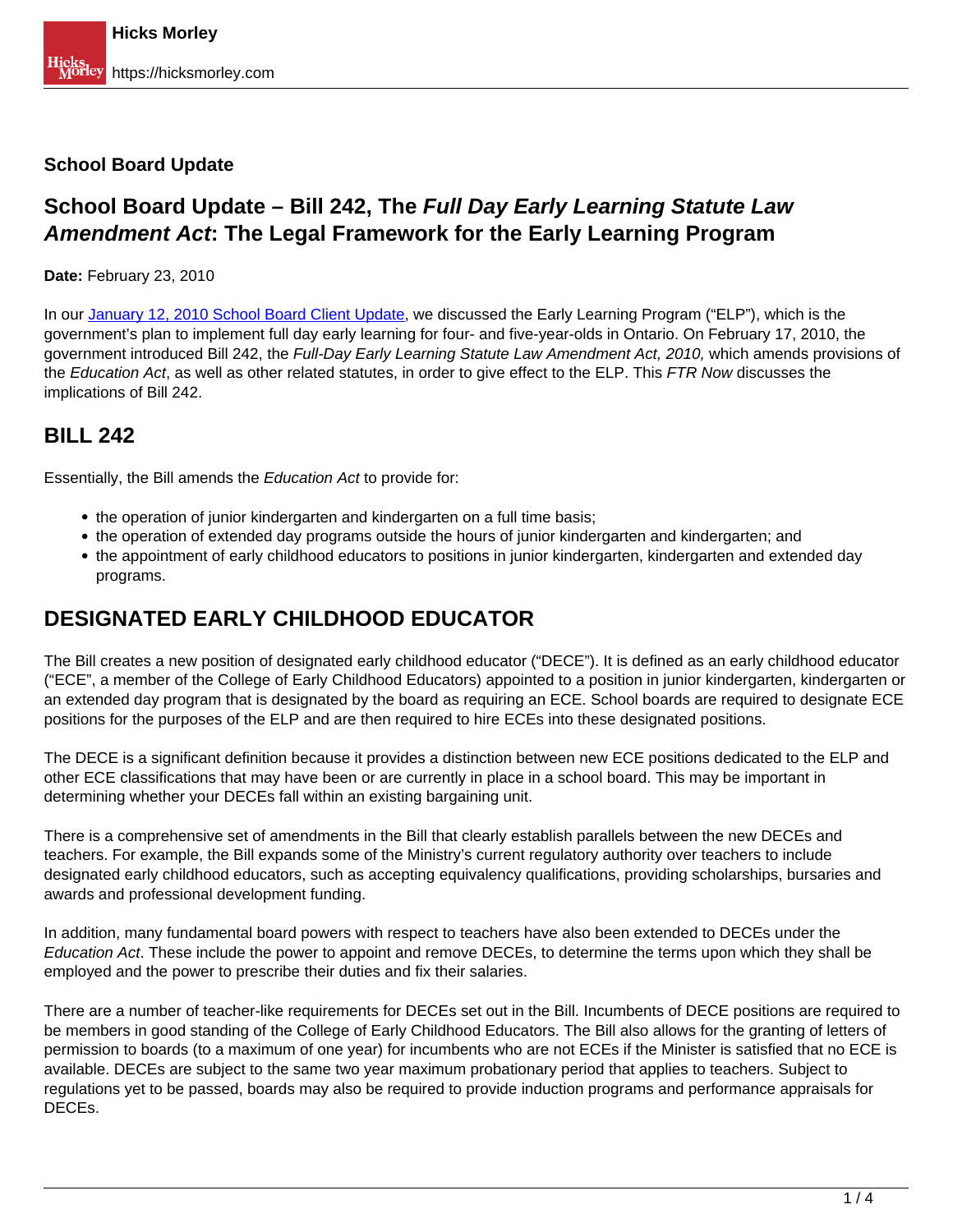As with teachers, there are detailed reporting obligations in circumstances where a DECE has had his/her employment terminated or has had his/her duties restricted as a result of misconduct, negligence or performance issues.

One of the most significant aspects of the Bill is section 264.1, which sets out DECE duties. In effect, the Bill puts DECEs on equal footing with teachers in delivering the ELP by requiring teachers and DECEs to "coordinate" and "cooperate" with each other on the following matters:

- 1. planning for and providing education to pupils in junior kindergarten and kindergarten,
- 2. observing, monitoring and assessing the development of pupils in junior kindergarten, kindergarten and extended day programs,
- 3. maintaining a healthy physical, emotional and social learning environment,
- 4. communicating with families, and
- 5. performing all duties assigned to them by the principal with respect to junior kindergarten, kindergarten and extended day programs.

This last provision makes it clear that DECEs are to be given assignments directly by the principal, rather than by the junior kindergarten or kindergarten teacher.

Together, these provisions make it clear that the government intends the teacher/DECE classroom working relationship to be one of collaboration between professionals. In addition to the classroom duties listed above, DECEs will have the exclusive responsibility for the delivery of the extended day portion of the ELP.

Taken cumulatively, these special features of equality of responsibility and independence will make DECEs fundamentally different from educational assistants. This will strengthen arguments that boards and competing unions and teacher federations may wish to make in support of the position that DECEs do not fall within existing Educational Assistant bargaining units.

Subsection 264.1(3) is also important. It reinforces that teachers are still required to continue all of their other duties as prescribed by the Education Act. In other words, teachers are not to "download" their duties (such as the completion of report cards) onto DECEs. Interestingly, the many statutory duties that are currently placed expressly upon teachers will not apply to DECEs.

Perhaps what is most interesting about the Bill is what it does not do. The Bill does not directly address any labour relations issues related to DECEs and in no way dictates the labour relations framework related to the arrival of DECEs in schools as a result of the ELP. Specifically, there is no new provision that would parallel Part X.1 (Teachers Collective Bargaining) of the Education Act which prescribes membership within specific federations and bargaining units. The Bill currently contains no bargaining unit description, no designated bargaining agent and no provisions regarding the ability of ECEs to strike. There is also nothing setting out any mandatory provisions of ECE collective agreements, including their duration.

Accordingly, boards will have to consider carefully and thoroughly their individual labour relations circumstances to determine what representation rights outcome (if any) they prefer and how to pursue that outcome effectively and legally.

#### **REQUIREMENTS OF THE PROGRAM**

The Bill provides that a school board's obligation to operate full day junior kindergarten and kindergarten in a school is satisfied if classes operate during substantially the same period of time as Grades 1, 2 and 3 in that school.

The Bill clearly requires DECEs to be appointed in addition to junior kindergarten and kindergarten teachers. The Bill also contemplates the designation of persons to assist and complement the work of designated DECEs in junior kindergarten and kindergarten. This provides yet another statutory argument that DECEs are not the same as educational assistants. Ministry Guideline B-12 states that the class size standard for the ELP will be an average of 26 students on a board-wide basis, which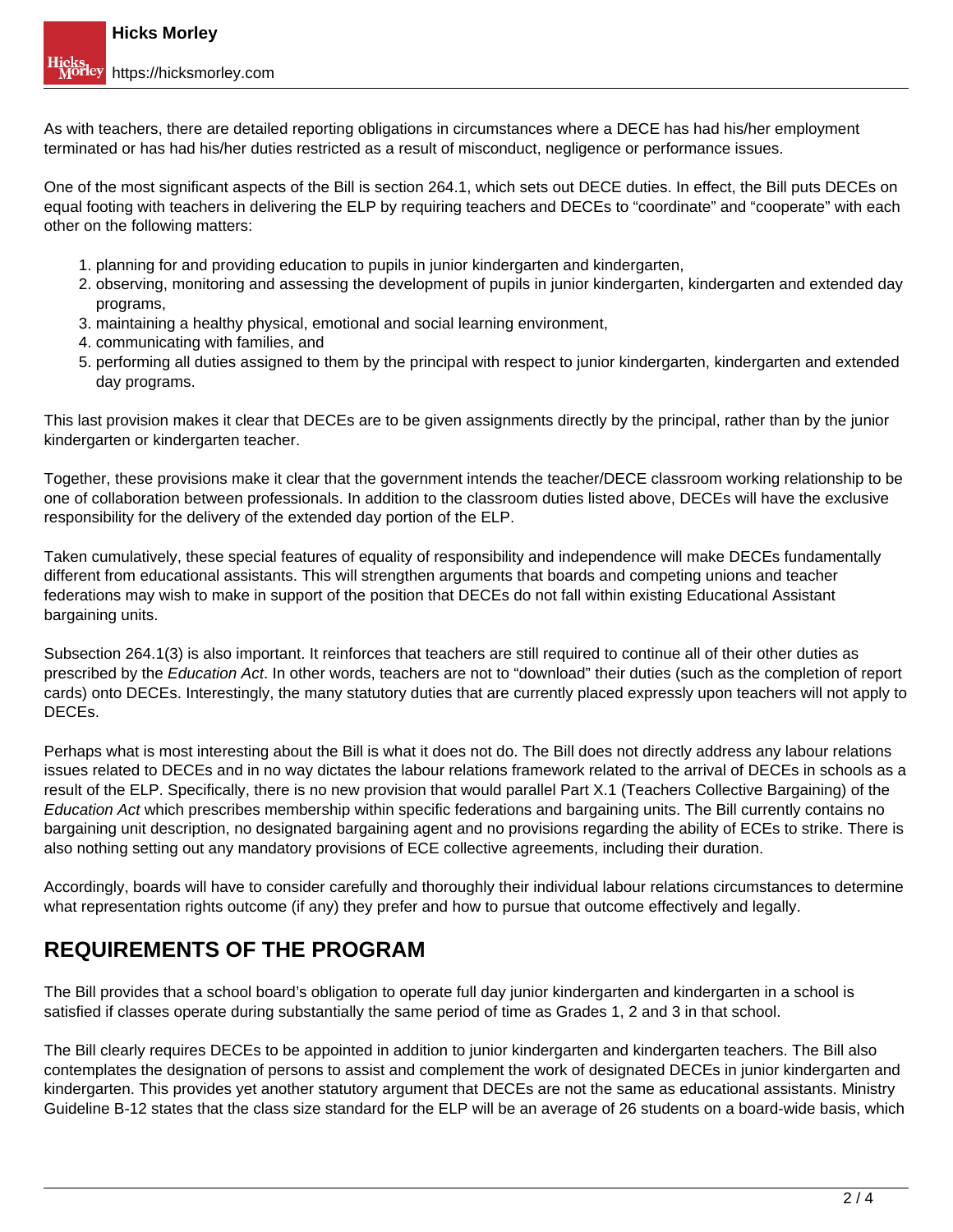provides for an average child-adult ratio of 13:1. The Guideline goes on to stipulate that while this standard gives boards flexibility, boards are still expected to conform closely to the standard and to organize ELP classes so that almost all classes have 26 students. While this expectation is set out in the B-12 Memo, there is currently nothing in the Bill that addresses this specific staffing requirement.

# **EXTENDED DAY PROGRAMS**

The Bill creates a new Part IX.1 governing extended day programs to be offered before and after the school day. Subject to regulations, policies and guidelines yet to be passed, every school board will ultimately be required to operate extended day programs in every elementary school, on every school day (other than PD days), before and after school, but only for those pupils of the school board who are enrolled in junior kindergarten and kindergarten. Boards are also allowed, but not required, to operate extended day programs for any other pupils. The Bill allows for two or more boards to enter into agreements to provide extended day programs jointly.

Boards are required to designate at least one ECE position to lead each extended day program class in each school of the board and to appoint a DECE to each position. Principals will be allowed to delegate their duties regarding the extended day program to vice principals or "another person approved by the board". This could allow for the centralization of such supervisory functions.

The Bill will require school boards to charge fees to parents of pupils enrolled in the extended day programs to recover operating costs incurred by the board. The fees will be set by regulation. Boards will be allowed to enter into agreements with parents or others who are paying fees for the purposes of providing financial assistance.

Not surprisingly, Part II of the *Education Act* (which deals with mandatory attendance) does not apply to extended day programs. Interestingly, the Bill clearly indicates that the right to attend a school under Part II does not confer a right to be enrolled in an extended day program.

The Bill will allow the Ministry to issue policies or guidelines:

- requiring boards to establish criteria and conditions respecting which pupils may be enrolled;
- specifying criteria and conditions that a board must and may establish;
- authorizing extended day programs during the summer and breaks;
- prescribing the qualifications and experience required for ECEs and non ECEs and;
- providing for circumstances in which a board is not required to designate a position as requiring an ECE to lead the class.

The Bill also allows the Ministry to issue policies or guidelines governing the size of extended day program classes, including the methods used to determine the size, and requiring boards to prepare reports and plans containing specified information relating to the size of its ELP.

## **CONCLUSION**

Overall, there are still many unanswered questions regarding the implementation of full day junior kindergarten and kindergarten and the extended day program. Particularly, the labour relations framework has been completely left to the various parties and applicable statutory mechanisms. It is clear, however, that DECEs are intended to be a new classification of employees who, for the purposes of the ELP, are arguably more similar to teachers than to any other employee group. Several union and teacher federations have already gone on record as claiming that DECEs will "automatically" fall under existing Educational Assistant bargaining units. However, this outcome is by no means certain. Depending upon their own objectives, school boards may well be facing significant litigation either before arbitrators or at the Labour Board on the issue of DECE placement for collective bargaining purposes.